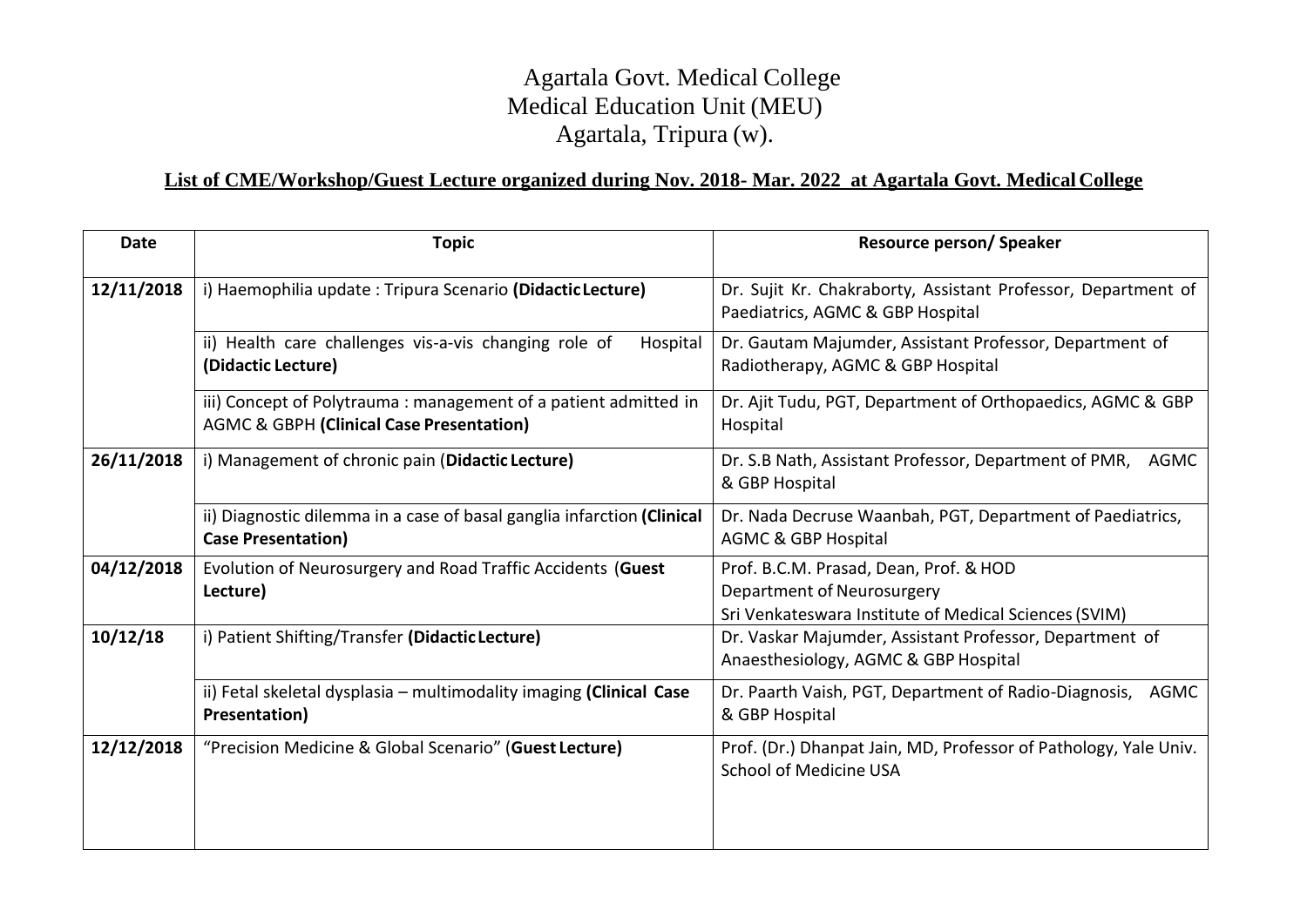| <b>Date</b> | <b>Topic</b>                                                                                           | <b>Resource person/Speaker</b>                                                                     |
|-------------|--------------------------------------------------------------------------------------------------------|----------------------------------------------------------------------------------------------------|
| 25/02/19    | i) History of Anatomy (Didactic Lecture)                                                               | Dr. Pranab Deb, Tutor, Department of Anatomy, AGMC & GBP<br>Hospital                               |
|             | ii) Theories of Ageing (Didactic Lecture)                                                              | Dr. Satabdi Saha, Medical Officer, Department of Physiology,<br><b>AGMC &amp; GBP Hospital</b>     |
|             | iii) Malignant melanoma in anal canal - A case report (Clinical<br><b>Case Presentation)</b>           | Dr. Nazaru Debbarma, PGT, Department of General Surgery,<br><b>AGMC &amp; GBP Hospital</b>         |
|             | iv) An unusual case of jaundice (Clinical Case Presentation)                                           | Dr. Subhadip Paul, PGT, Department of General Medicine,<br><b>AGMC &amp; GBP Hospital</b>          |
| 11/03/19    | i) GFR: The best candidate for renal function test from laboratory<br>perspective (Didactic Lecture)   | Dr. Partha Sarathi Pal, Assistant Professor, Department of<br>Biochemistry, AGMC & GBP Hospital    |
|             | ii) An unusual case of anaemia with hepatosplenomegaly (Clinical<br><b>Case Presentation)</b>          | Dr. Prasenjit Das, PGT, Department of Paediatrics, AGMC &<br>GBP Hospital.                         |
| 10/4/19     | i) Sarcoidosis in an uncommon setting (Didactic Lecture)                                               | Dr. Sumana Ghosh, Tutor, Department of Pathology, AGMC &<br><b>GBP Hospital</b>                    |
|             | ii) Newer drug delivery system (Didactic Lecture)                                                      | Chakraborty,<br>Tutor,<br>Department<br>Dipankar<br>Dr.<br>of<br>Pharmacology, AGMC & GBP Hospital |
|             | iii) An uncommon case of collapse of lung (Clinical Case<br><b>Presentation)</b>                       | Dr. Anjan Das, Associate Professor, Department of Respiratory<br>Medicine, AGMC & GBP hospital     |
|             | iv) Diagnostic dilemma of a common disease (Clinical Case<br>Presentation)                             | Dr. Dibakar Debbarma, PGT, Department of Obst. & Gynae,<br><b>AGMC &amp; GBP Hospital</b>          |
| 10/05/19    | i) Antimicrobial Resistance Surveillance in AGMC - an overview<br>(Didactic Lecture)                   | Dr. Debasis Barman, Asstt. Professor,<br>Department of<br>Microbiology, AGMC & GBP hospital        |
|             | ii) Mental Health Care Act 2017 (Didactic Lecture)                                                     | Dr. Bhaskar Deb, PGT Dept. of FM&T, AGMC & GBP Hospital                                            |
|             | iii) Neuroleptic malignant syndrome - a rare case (Clinical Case<br>Presentation)                      | Dr. Manjulika Debnath, PGT, Deptt. of Psychiatry, AGMC & GBP<br>Hospital                           |
|             | Spinal emergency thoracolumbar fracture $-$ a case<br>iv)<br>presentation (Clinical Case Presentation) | Dr. Narenjit Das, PGT, Dept. of Orthopaedics, AGMC & GBP<br>Hospital.                              |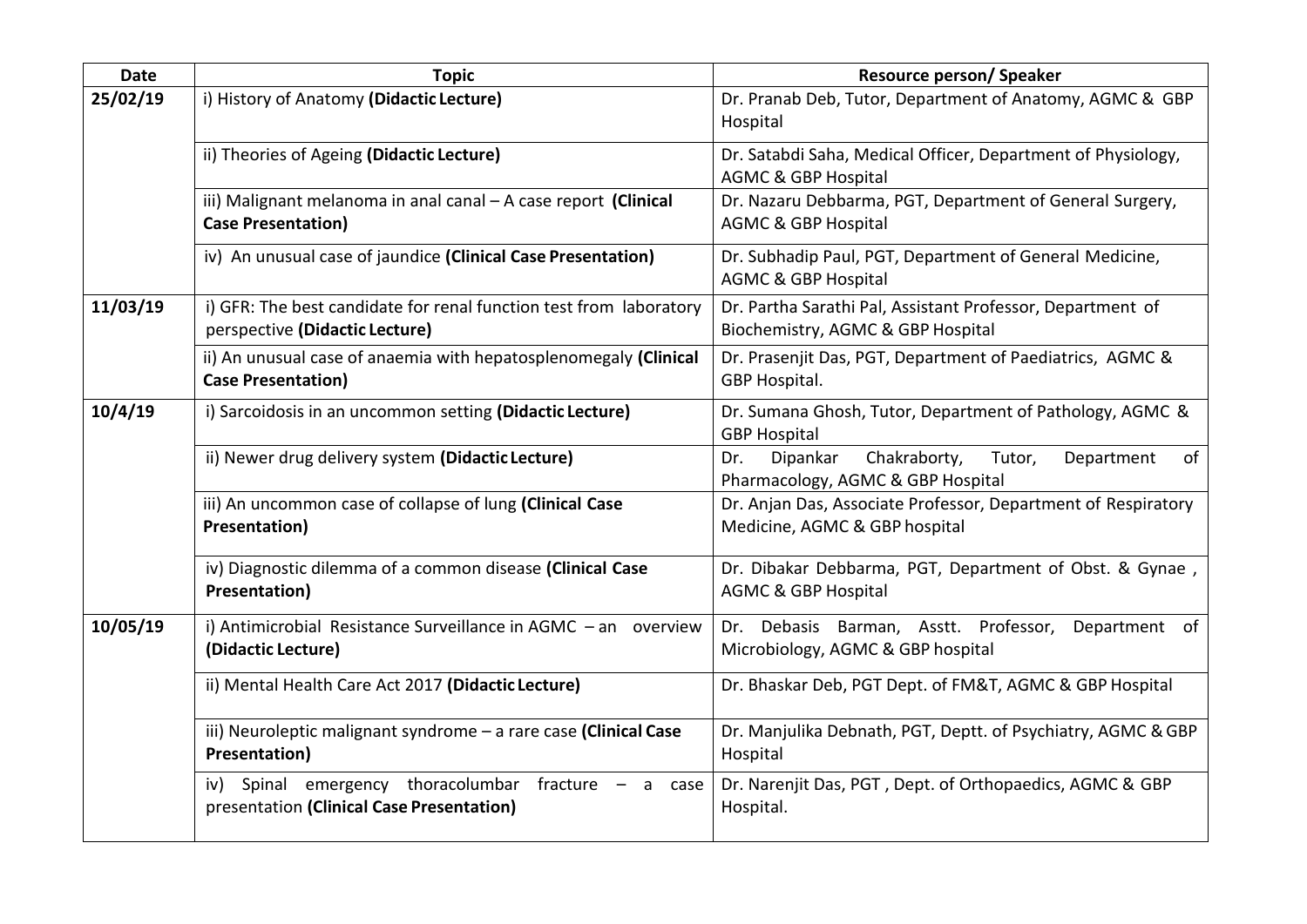| <b>Date</b> | <b>Topic</b>                                                                                                                                               | <b>Resource person/ Speaker</b>                                                                   |
|-------------|------------------------------------------------------------------------------------------------------------------------------------------------------------|---------------------------------------------------------------------------------------------------|
| 10/06/19    | i) Understanding Plagiarism and its impact on Medical Research<br>(Didactic Lecture)                                                                       | Dr. Rituparna Das, Asstt. Professor, Deptt. of Community<br>Medicine, AGMC & GBP hospital         |
|             | ii) Diabetic Retinopathy (Didactic Lecture)                                                                                                                | Dr. Dipanjali Majumder, PGT, Department of Ophthalmology,<br><b>AGMC &amp; GBP Hospital</b>       |
|             | iii) Penicilliosis - a case report (Clinical Case Presentation)                                                                                            | Dr. Ranjit Chandra<br>Das, Asstt. Professor,<br>Deptt. of<br>Dermatology, AGMC & GBP Hospital     |
|             | iv) Immature teratoma with unusual peritoneal gliomatosis $-$ a<br>rare case (Clinical Case Presentation)                                                  | Dr. Kashish Garg, PGT, Deptt. of Obst. & Gynae, AGMC & GBP<br>Hospital                            |
| 12/07/19    | i) Management of Paediatric Airway (Didactic Lecture)                                                                                                      | Dr. Shatabdi Das, Medical Officer, Deptt. of ENT, AGMC & GBP<br>Hospital                          |
|             | ii) Management of AKI (Didactic Lecture)                                                                                                                   | Dr. Manas Gope, Senior Resident, Deptt. of General Medicine,<br><b>AGMC &amp; GBP Hospital</b>    |
|             | iii) Anaesthetic management of a deeply lacerated injury involving<br>face and upper airway (Clinical Case Presentation)                                   | Dr. Rimjhim Chakma, PGT, Department of Anaesthesiology,<br><b>AGMC &amp; GBP Hospital</b>         |
| 25/09/19    | i) Management of abnormally invasive placenta $-$ an overview<br>(Didactic Lecture)                                                                        | Dr. Sourish Debbarma, Asstt. Professor, Department of Obst. &<br>Gynae, AGMC & GBP Hospital       |
|             | ii) Verbal autopsy and orientation of faculties for network<br>expansion (Didactic Lecture)                                                                | Dr. Subrata Baidya, Assoc. Professor,<br>Department of<br>Community Medicine, AGMC & GBP Hospital |
|             | presentation (Clinical Case<br>iii) Pseudotumor - an unusual<br>Presentation)                                                                              | Dr. Vishnu Devaraj, PGT, Deptt. of Ophthalmology, AGMC &<br><b>GBP Hospital</b>                   |
|             | iv) Non-invasive diagnosis of vascular pathologies by CT<br>angiography - a case series (Clinical Case Presentation)                                       | Dr. Subrata Paul, PGT, Deptt. of Radiodiagnosis, AGMC & GBP<br>Hospital                           |
|             | v) An unique case of foreign body removal in youngest ever<br>patient in the Department of ENT, AGMC & GBP Hospital (Clinical<br><b>Case Presentation)</b> | Dr. Biswanath Das, PGT, Deptt. of ENT, AGMC & GBP Hospital                                        |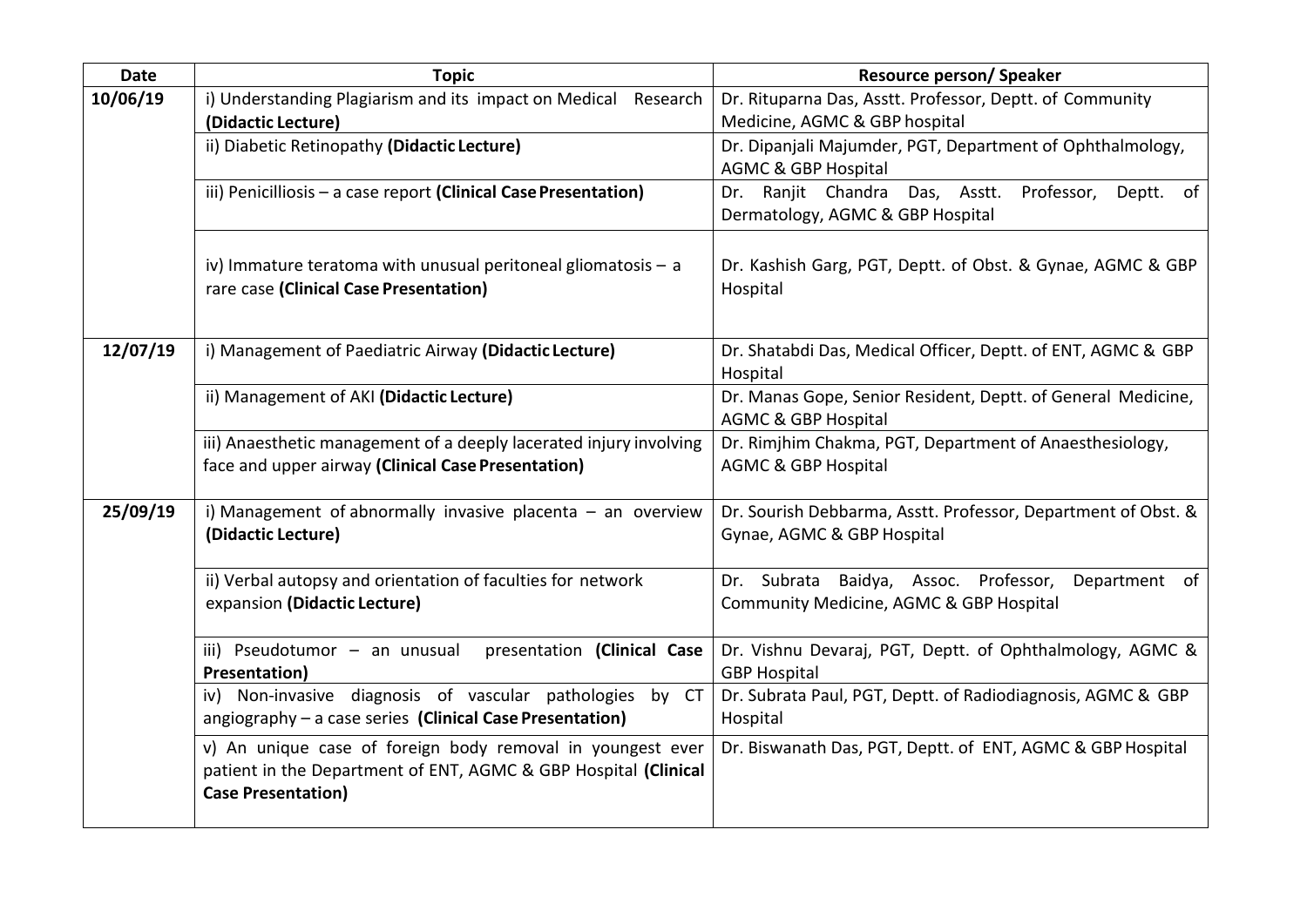| <b>Date</b> | <b>Topic</b>                                                                                                                                                                     | <b>Resource person/Speaker</b>                                                                                                                                        |  |
|-------------|----------------------------------------------------------------------------------------------------------------------------------------------------------------------------------|-----------------------------------------------------------------------------------------------------------------------------------------------------------------------|--|
| 10/10/19    | i) Importance of the World Mental Health Day - 2019                                                                                                                              | Dr. B. Roy, Asstt. Professor, Department of Psychiatry, AGMC<br>& GBP Hospital                                                                                        |  |
|             | ii) Suicide Prevention                                                                                                                                                           | Dr. P.J. Chakma, Registrar, Dept. of Psychiatry, AGMC & GBP<br>Hospital                                                                                               |  |
| 23/10/19    | i) Bronchial Asthma (Guest Lecture)                                                                                                                                              | Dr. Angira Dasgupta, MD, DNB (Pulmonary Medicine)<br>Consultant at BR Singh Hospital & CMER, Kolkata                                                                  |  |
|             | ii) COPD (Didactic Lecture)                                                                                                                                                      | Dr. (Prof.) Sumita Mukherjee, HOD, Department of Respiratory<br>Medicine, AGMC & GBP Hospital                                                                         |  |
| 25/10/19    | i) Early breast cancer $-$ a case report (Clinical Case Presentation)                                                                                                            | Dr. Atanu Sengupta, PGT. Deptt. of General Surgery, AGMC &<br><b>GBP Hospital</b>                                                                                     |  |
|             | (Clinical Case<br>ii) Conn's Syndrome $-$ a case presentation<br>Presentation)                                                                                                   | Dr. Nitish Das, PGT, Deptt. of General Medicine, AGMC & GBP<br>Hospital                                                                                               |  |
| 07/12/2019  | Dr. Suman Bikash Mondol, Ph.D. Instructor of Radiology,<br>Cancer Vision Goggles(CVG) to guide Cancer Surgery (Didactic<br>Washington University School of Medicine.<br>Lecture) |                                                                                                                                                                       |  |
| 10/12/2019  | 1. Nutrition in critically ill post operated patient. (Didactic<br>Lecture)                                                                                                      | Dr. Vaskar Majumder, Assistant Professor, Department of<br>Anaesthesiology, AGMC & GBP Hospital                                                                       |  |
|             | 2. Intensity modulated radiotherapy. (Didactic Lecture)                                                                                                                          | Speaker: Dr. Arindam Bhowmik, MD.<br>Moderator: Dr.H.K. Daru, SR, Department of Radiotherapy                                                                          |  |
|             | 3. A rare case of GIST. (Clinical Case Presentation)                                                                                                                             | Speaker: Dr. Sudip acharjee, PGT, Department of Raio-diagnosis.<br>Moderator: Dr. Asim De, Assoc. Professor, Department of Raio-<br>diagnosis.                        |  |
| 29/01/2020  | "Some Paediatrics Problem in UK" - Are we missing in India?<br>(Didactic Lecture)                                                                                                | Dr. Anjan Chakrabarty<br>MBBS, DCH, MD (Paediatrics), MRCP (Ireland), FRCPCH (London),<br>Honorary Senior Clinical Lecturer, Imperial College of Medicine,<br>London. |  |
| 04/02/2020  | Introduction & Epidemiology (Didactic Lecture)                                                                                                                                   | Dr. Subrata Baidya, Assoc. Professor, Department of Community<br>Medicine, AGMC & GBP Hospital                                                                        |  |
|             | Clinical features & Management (Didactic Lecture)                                                                                                                                | Dr. Anjan Das, Associate Professor, Department of Respiratory<br>Medicine, AGMC & GBP hospital                                                                        |  |
|             | Lab. Diagnosis & Preparedness (Didactic Lecture)                                                                                                                                 | Dr. Tapan Majumder, Assoc. Prof, Microbiology, AGMC & GBP<br>hospital.                                                                                                |  |